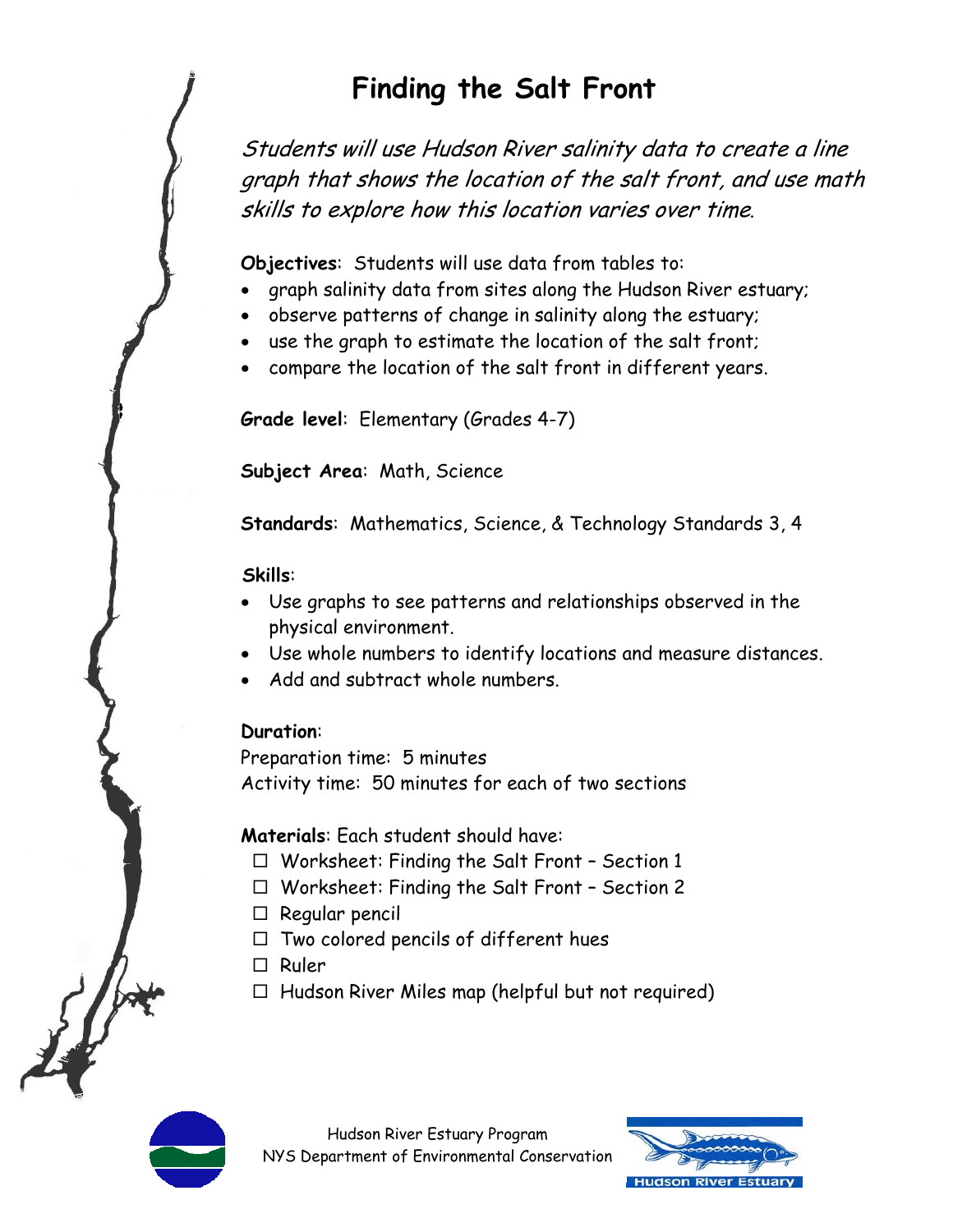### **Background**:

Tidal from New York Harbor to Troy, the lower Hudson River is an estuary where fresh water and salty seawater meet. Fresh water dilutes the seawater entering the Hudson; its leading edge, called the salt front, is where the concentration of chlorides (sodium chloride-table salt—is an example) reaches 100 milligrams per liter (mg/L). Low concentrations of salt (20-50 mg/L) are found in fresh water north of the salt front, due to erosion and human activity.

Salinity greatly influences where the estuary's animals and plants are found. Some live only in fresh water, others only in salt. A few, like the blue crab, can survive in fresh or salt water.

The salt front's position depends on runoff from the watershed, which varies with seasonal climate patterns and weather events. Scientists give its location using Hudson River Miles. Hudson River Mile (HRM) 0 is at the Battery at the southern tip of Manhattan. The estuary part of the Hudson ends at the Federal Dam in Troy at HRM 153.

### **Activity**:

- 1. Review the terms estuary, salinity, and salt front, and ask how salinity might influence where animals and plants live.
- 2. Explain Hudson River Miles and how upriver and downriver relate to north and south.
- 3. Do section 1 of worksheet in class; assign section 2 as homework.
- 4. Follow up with **Which Fish Where?** lesson on how salinity influences fish distribution.

### **Assessment:**

- Have students share answers to questions from worksheets, or collect and grade sheets.
- Make up similar problems for quiz. Have students define the salt front in their own words.

## **Vocabulary:**

**chloride:** a compound of chlorine with another element, especially a salt **concentration:** the amount of an ingredient in a given volume of liquid or other substance **estuary:** a body of water in which fresh and salt water meet **fresh water:** water that is not salty **Hudson River Miles:** distance north from the Battery at Manhattan's southern tip

**salinity:** saltiness of a solution **salt front:** the leading edge of seawater entering an estuary **salt water:** seawater or other water that contains salt **seawater:** water from the ocean **sodium chloride:** common table salt **upriver:** towards a stream's source

#### **Resources**:

http://ny.water.usgs.gov/projects/dialer\_plots/saltfront.html The U.S. Geological Survey Hudson River Salt Front website has tables of historical data showing the salt front's location over time. The site also displays real-time data for Poughkeepsie and Albany.

The Hudson River Environmental Conditions Observing System [HRECOS] measures salinity and other water quality and weather parameters at sites from New York City to Albany and



Hudson River Estuary Program NYS Department of Environmental Conservation

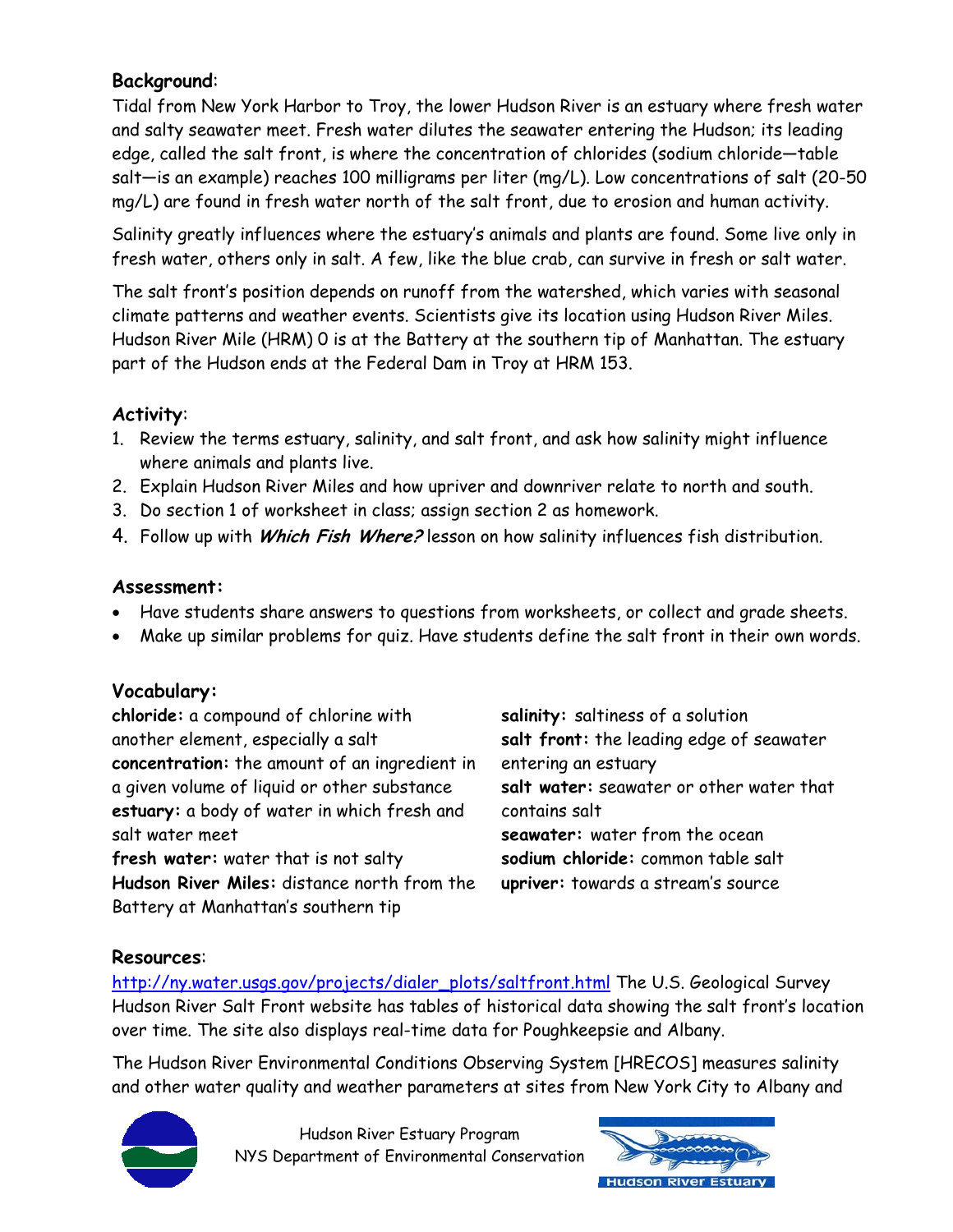uploads this data to the web at www.hrecos.org. On the HRECOS website, click on the Current Conditions page to access this information. Dropdown menus allow users to select a station and parameter, choose units of measurement, plot continous readings (usually generated every 15 minutes) or daily averages, and specify start and end dates. One can also compare parameters by plotting two on one graph.

On DEC's annual Day in the Life of the Hudson River (a.k.a. Snapshot Day), thousands of students and teachers collect data at field sites from New York Harbor north to Albany and beyond. Their results are posted on at www.ldeo.columbia.edu/edu/k12/snapshotday/. It supplied the salinity data used here, but note that salinity is measured in various ways, and some data had to be converted to equivalent mg/L of chloride.



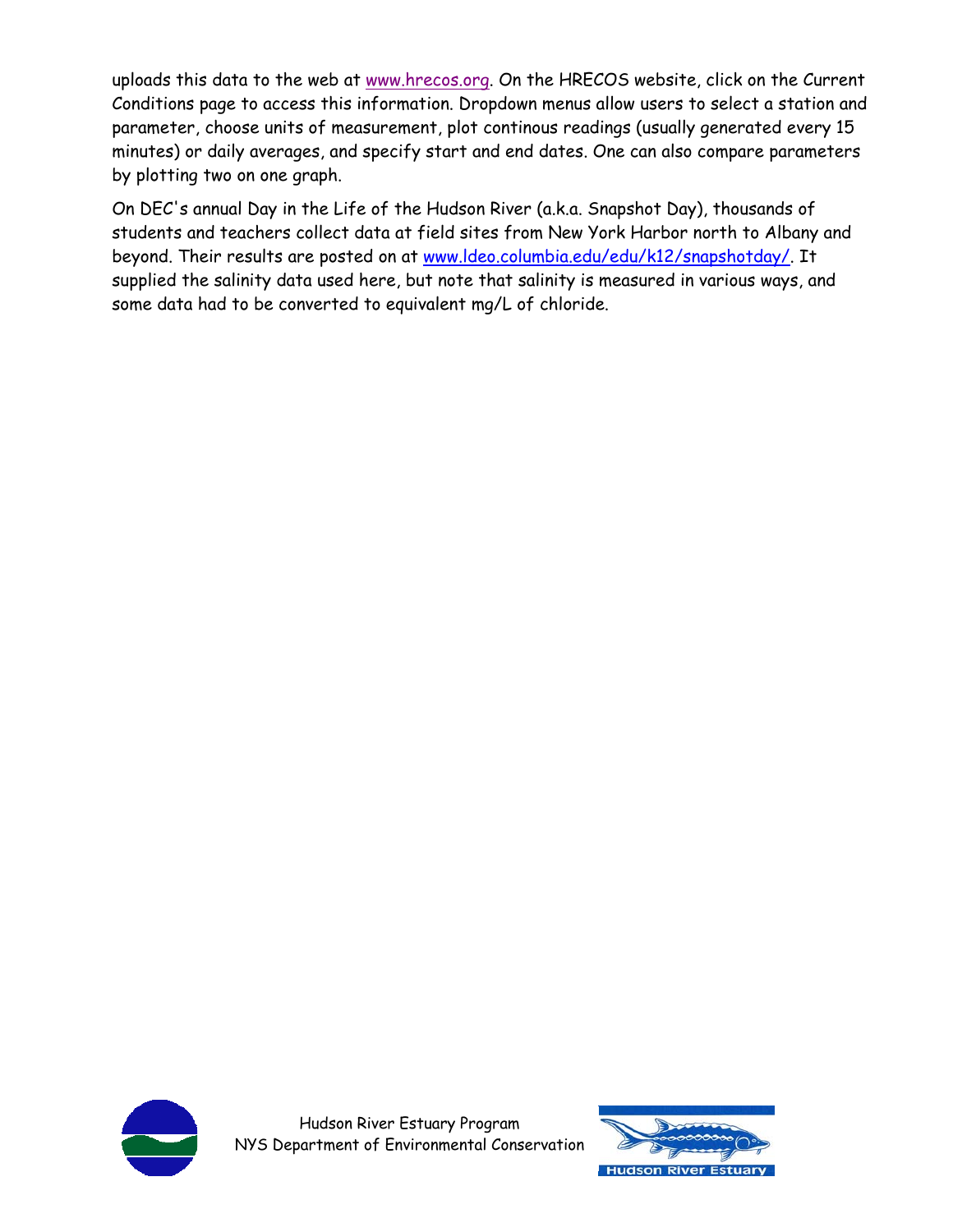# **Teachers's Key - Hudson River Salt Front Location**

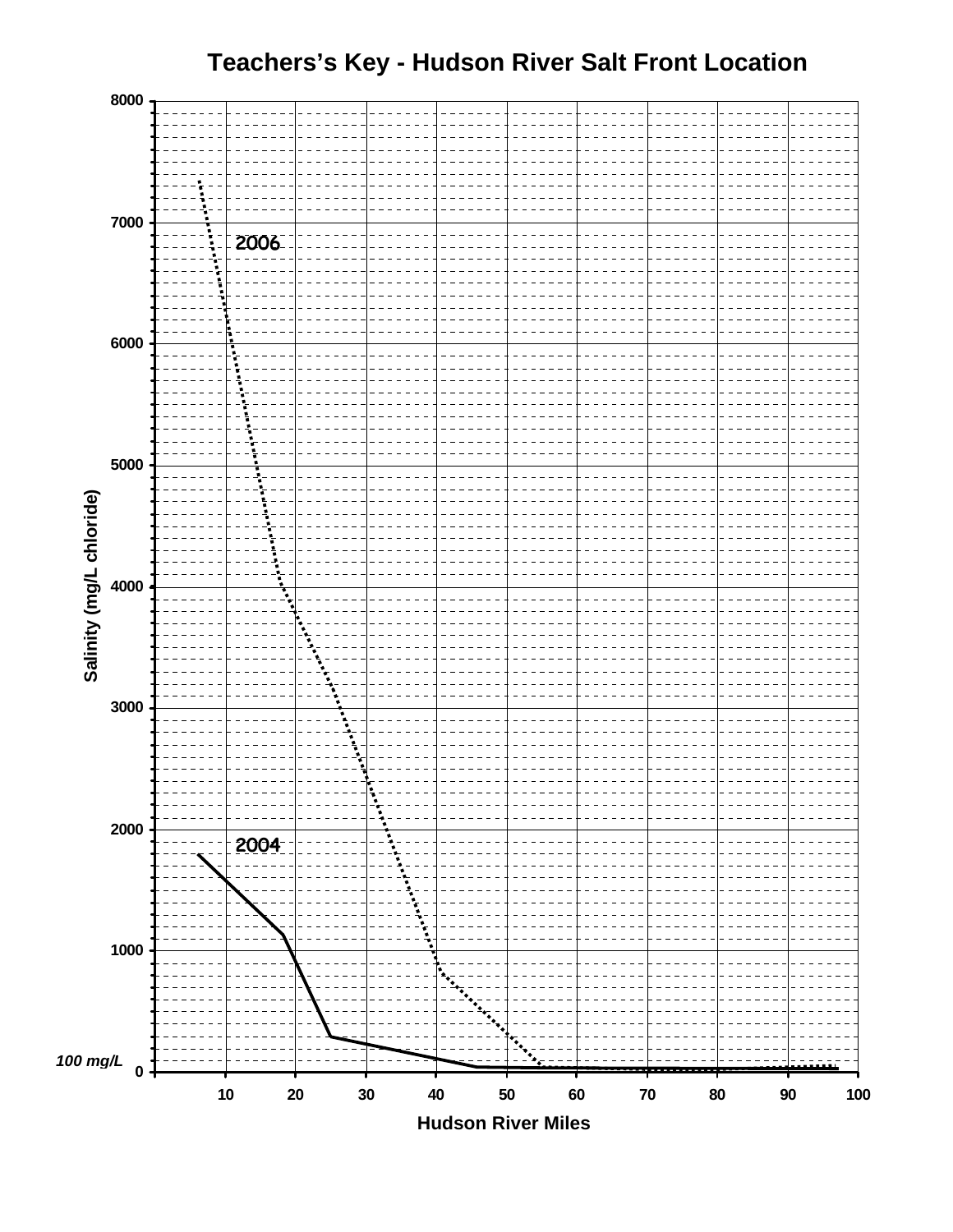# **Finding the Salt Front – ANSWER KEY**

## **Finding the Salt Front - Section 1**

The lower portion of the Hudson River is an **estuary**. Here **fresh water** flowing down the river meets **salt water** pushing in from the Atlantic Ocean. The leading edge of **seawater** entering the estuary is called the **salt front**. Its location influences where animals and plants live in the Hudson.

Saltiness in water is called **salinity**. Most of the salt in seawater is **sodium chloride**, the same compound as table salt. Measuring the amount of **chloride** in the water—its concentration—is one way to measure salinity. This concentration is given in units of milligrams per liter (mg/L), which is the weight of chloride in a set volume—one liter—of water.

In the Hudson, the salt front is where the chloride concentration reaches 100 mg/L. That's very weak compared to full-strength seawater, which has roughly 19,000 mg/L of chloride. But it is higher than the salinity of fresh water further **upriver**, which is 20-50 mg/L.

The salt front's location is given in **Hudson River Miles** (abbreviated HRM). Hudson River Miles start at Manhattan's southern tip. This spot, called the Battery, is HRM 0. Going north, Yonkers is at HRM 18, Poughkeepsie at HRM 75.



**grow only where the river is not salty.**

The salt front moves with the tides, weather, and seasons. For example, heavy rain increases the flow of fresh water into the estuary, pushing the salt front towards the sea. Cities and towns that take drinking water from the river track the salt front carefully. Sodium chloride might make their water taste funny, and can be a problem for people

on low-salt diets.



**Saltwater fish like flounder move up and down the river with the salt front.**



Finding the Salt Front: Page 1



**Salt can be a problem for communities that get drinking water from the river.**

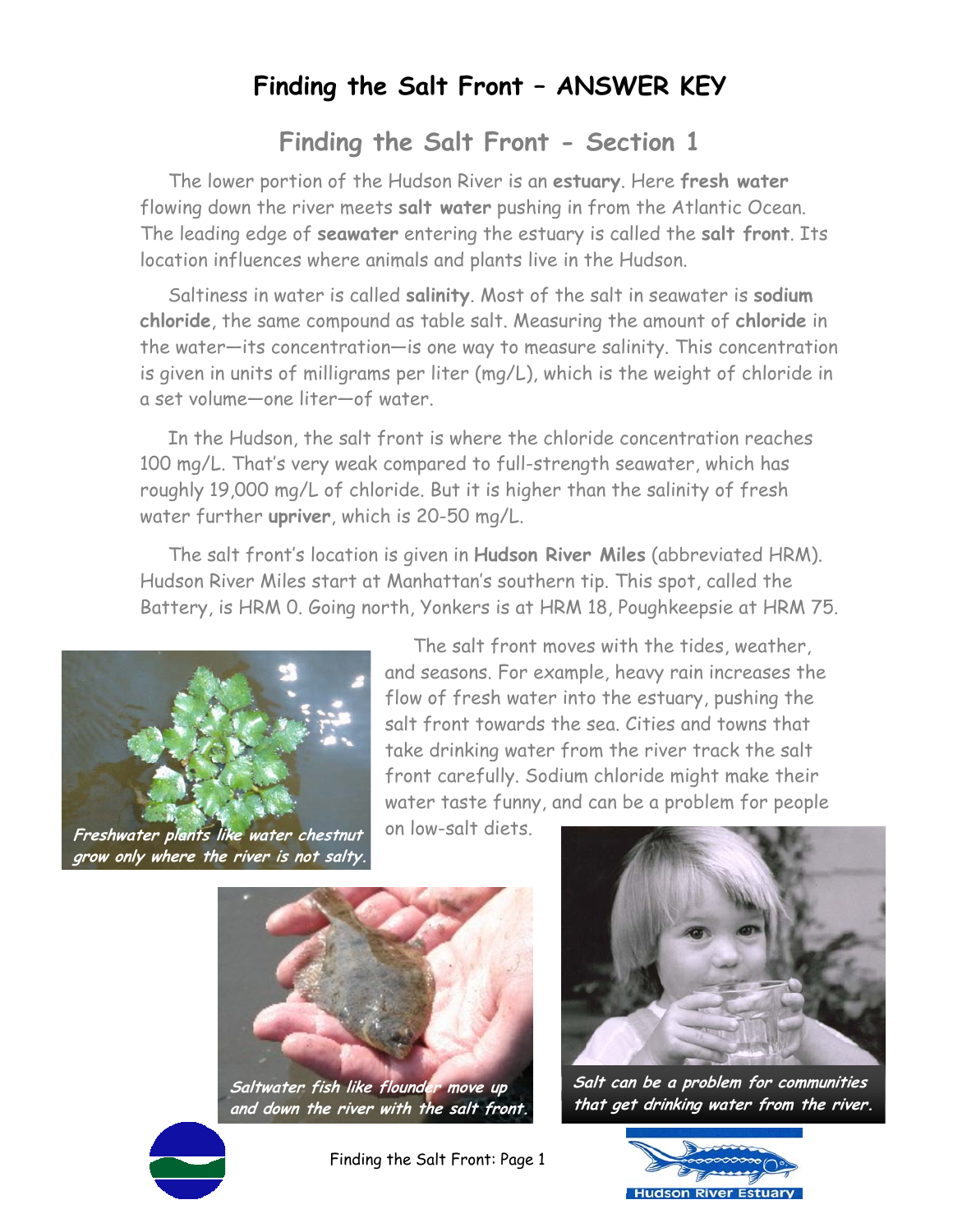**Directions:** Use one of the colored pencils to plot salinity from Table 1 on the graph labeled "Hudson River Salt Front Location."

1. Carefully draw a point showing each salinity measurement directly above the river mile where the measurement was made.

2. Then use a ruler to draw a line from one point to the next. Start at the point for the lowest river mile, and work your way up to the highest.

3. Finally, use the table and graph to answer the questions below.

 **Table 1. Hudson River Salinity: October 6, 2004 Measured as mg/L of chloride; HRM = Hudson River Mile** 

|                                  |       |       |     | New York   Yonkers   Piermont   Bear Mt.   Cold Spring   Ulster |  |
|----------------------------------|-------|-------|-----|-----------------------------------------------------------------|--|
| Salinity (mg/L Cl <sup>-</sup> ) | 1,805 | 1,162 | 30C |                                                                 |  |
| HRM                              |       |       |     |                                                                 |  |

**Ulster HRM 97**

**1.** Where (city & HRM) was salinity highest? \_**New York**\_ HRM\_**7**\_

**2.** Where was it lowest? \_\_**Ulster**\_\_ HRM\_**97**\_

**3.** Look at the graphed line between each pair of locations below.

HRM 7 to HRM 46 HRM 25 to HRM 55 HRM 46 to HRM 97

(a) Between which two locations is the graph steepest? **HRM 7 to HRM 46** 

- **1,805 - 50 = 1,755** (subtract the lower salinity from the higher) (b) What is the change in salinity between these two locations?
- **HRM 46 to HRM 97** (c) Between which two places is the graph flattest?
- (d) What is the change in salinity between these two places? (subtract the lower salinity from the higher) **50 – 34 = 16**

**Piermont HRM 25**

**Bear Mt. HRM 46**

**Cold Spring HRM 55**

**Yonkers HRM 18**

**N**

**New York HRM 7**

**4.** Between which two towns did salinity fall below 100 mg/L?

\_\_\_**Piermont**\_\_ \_\_\_\_**Bear Mt.** \_\_\_

- **5.** The salt front is located where salinity equals 100 mg/L. Using your graph and the horizontal line at 100 mg/L, estimate (in river miles) the position of the salt front on October 6, 2004. ~ HRM\_**42**\_
- **6.** Challenge: Why does salinity decrease between HRM 7 and HRM 46? **Incoming salt water is diluted by fresh water.**

Finding the Salt Front: Page 2